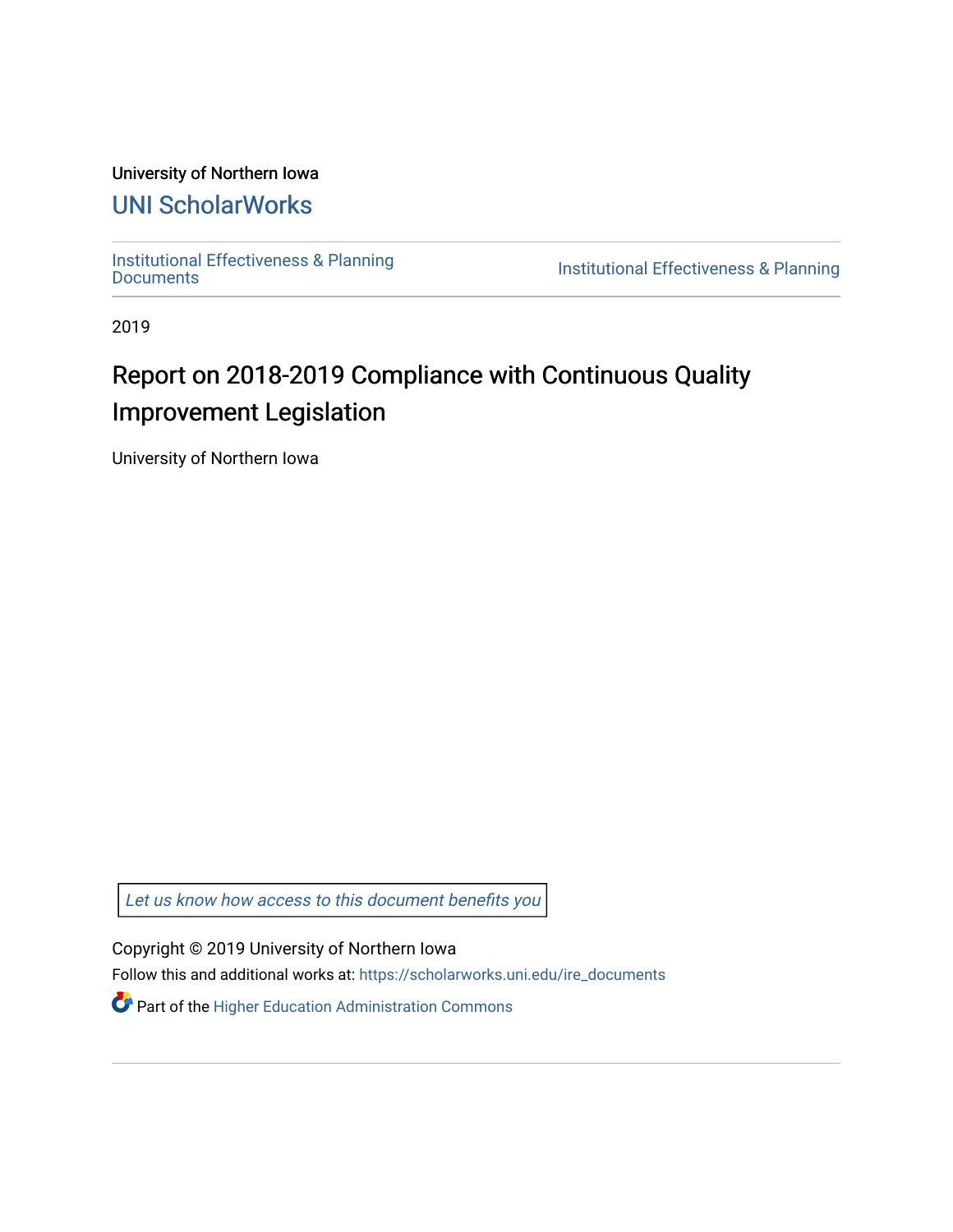

| To:   | Rachel Boon, Chief Academic Officer, Iowa Board of Regents                        |
|-------|-----------------------------------------------------------------------------------|
| From: | Megan Vogt-Kostner, Office of Institutional Research and Effectiveness            |
| Re:   | Report on 2018-2019 Compliance with Continuous Quality Improvement<br>Legislation |
| Date: | June 18, 2019                                                                     |

The attached report provides information on course-level assessments conducted at the University of Northern Iowa in compliance with Iowa Code Section 262.9 (36). Information for this report was gathered through a Qualtrics survey administered in April 2019. The survey was given to University of Northern Iowa faculty teaching courses enrolling 100 or more students in all sections over the 2018- 2019 academic year. Faculty were invited to respond to the survey individually or in collaboration with other faculty teaching the same course.

In addition to requesting information on the types of course-level assessments being implemented and the kinds of improvements made in response to what was learned from the assessments, the survey also requested information related to the ways in which learning outcomes were communicated to students. Data showed that 93% of the faculty responding to the survey included learning outcomes for their courses on the course syllabus. Learning outcomes were also communicated verbally (75%), on a course website and/or eLearning course web page (47%), with information for specific assignments for the course (37%), and in PowerPoint presentations delivered throughout the course (37%).

The attached report provides information on the types of course changes faculty reported making as a result of what they learned from their assessments of student learning. It is worthy of note that, of the top five changes reported, four deal directly with the student learning experience—the assignments they are asked to do, their activities and experiences in the course, the class time spent on specific course content, and to review or revise course texts and other learning resources. The fifth most frequently recognized course change noted by faculty was to change the assessment strategies to gain more accurate insight into what students are learning.

In addition to multiple-response survey items, the 2018-2019 CQI faculty survey included an openended question asking faculty to provide more detailed information on changes they had made to their classes as a result of their assessment of student learning; over half of the survey respondents shared stories of their experiences. An examination of these personal narratives showed several repeated themes— instructors reassessed and recreated coursework to provide a stronger connection between academic learning and real world experiences, instructors worked to become more transparent with students by emphasizing the connection between coursework, lectures, and student learning outcomes, instructors continuously assessed students' learning in the classroom and obtained feedback through inclass discussions, reflection papers, and course presentations, and instructors provided additional resources to support students by offering in-class time for discussion and coursework, individual meetings, and supplementary readings. Selected examples of the narratives collected are included in the attached report.

At UNI we believe in the power and critical importance of good teaching. The Continuous Quality Improvement survey for this year again provides evidence of this belief in action.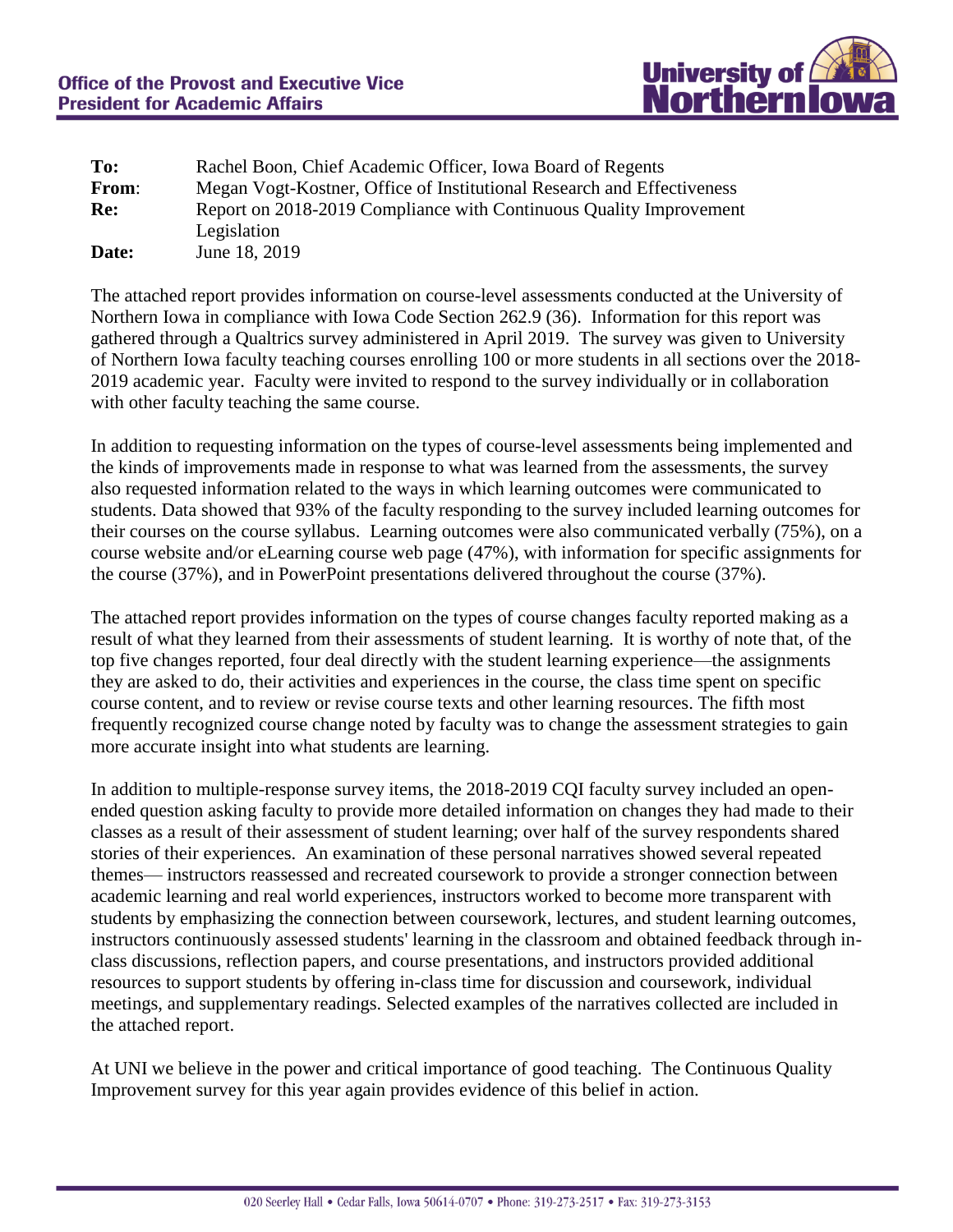### **University of Northern Iowa CQI Report for 2018-2019**

This page provides summary information on the types of assessment strategies used during 2018-2019; the following pages provide an overview of the types of course improvements undertaken by faculty and examples of assessments and related activities in selected courses.

| Continuous Improvement in University of Northern Iowa Courses                                                   |                                                                                                                                                    |  |  |
|-----------------------------------------------------------------------------------------------------------------|----------------------------------------------------------------------------------------------------------------------------------------------------|--|--|
| June 2019                                                                                                       | <b>Report Date</b>                                                                                                                                 |  |  |
| Fall 2018 - Spring 2019                                                                                         | <b>Report Period</b>                                                                                                                               |  |  |
| <b>Number of Courses, Students Enrolled</b>                                                                     |                                                                                                                                                    |  |  |
| 114 courses<br>739 sections                                                                                     | Total Number of Courses Offered (enrollment > or = 100 students)<br>Total Number of Sections Offered in 2018-2019 (enrollment > or = 100 students) |  |  |
| 100,309                                                                                                         | <b>Total Student Enrollment in Courses</b>                                                                                                         |  |  |
| Number of Courses <sup>1</sup> Utilizing Continuous Improvement Strategies and Percent of Respondents Reporting |                                                                                                                                                    |  |  |
| 243                                                                                                             | Locally-developed tests or quizzes (76%)                                                                                                           |  |  |
| 208                                                                                                             | Graded homework assignments (65%)                                                                                                                  |  |  |
| 193                                                                                                             | Student understanding of content and concepts as revealed in class discussions (60%)                                                               |  |  |
| 177                                                                                                             | Observation of students doing in-class activities (55%)                                                                                            |  |  |
| 133                                                                                                             | Specific questions on tests or quizzes (41%)                                                                                                       |  |  |
| 126                                                                                                             | Written or oral student reflections on their experiences and/or learning (39%)                                                                     |  |  |
| 110                                                                                                             | Discussion in individual meetings with students (34%)                                                                                              |  |  |
| 105                                                                                                             | Rubrics or evaluation forms for individual project(s) (33%)                                                                                        |  |  |
| 84                                                                                                              | Faculty assessment of presentations or projects (26%)                                                                                              |  |  |
| 71                                                                                                              | Faculty review of mid-term and final grade distributions (22%)                                                                                     |  |  |
| 66                                                                                                              | Faculty discussion of student performance across sections of course (21%)                                                                          |  |  |
| 64                                                                                                              | Journaling, discussion boards, blog (20%)                                                                                                          |  |  |
| 59                                                                                                              | Comparison of course syllabi and/or assignments across sections (18%)                                                                              |  |  |
| 59                                                                                                              | Peer assessment of presentations or projects (18%)                                                                                                 |  |  |
| 56                                                                                                              | Formative (non-graded) assessments over the term (17%)                                                                                             |  |  |
| 55                                                                                                              | Survey of student perceptions of their learning (17%)                                                                                              |  |  |
| 52                                                                                                              | Rubrics or evaluation forms for culminating project(s) (16%)                                                                                       |  |  |
| 31                                                                                                              | Evaluation of student performance in simulations activities (10%)                                                                                  |  |  |
| 27                                                                                                              | Field experience evaluation forms (8%)                                                                                                             |  |  |
| 26                                                                                                              | Pre- & post-tests (8%)                                                                                                                             |  |  |
| 24                                                                                                              | Student performance in subsequent courses (7%)                                                                                                     |  |  |

 **Total number of strategies in use is greater than the total number of courses because many courses employ more than one continuous improvement strategy.**

 $\overline{a}$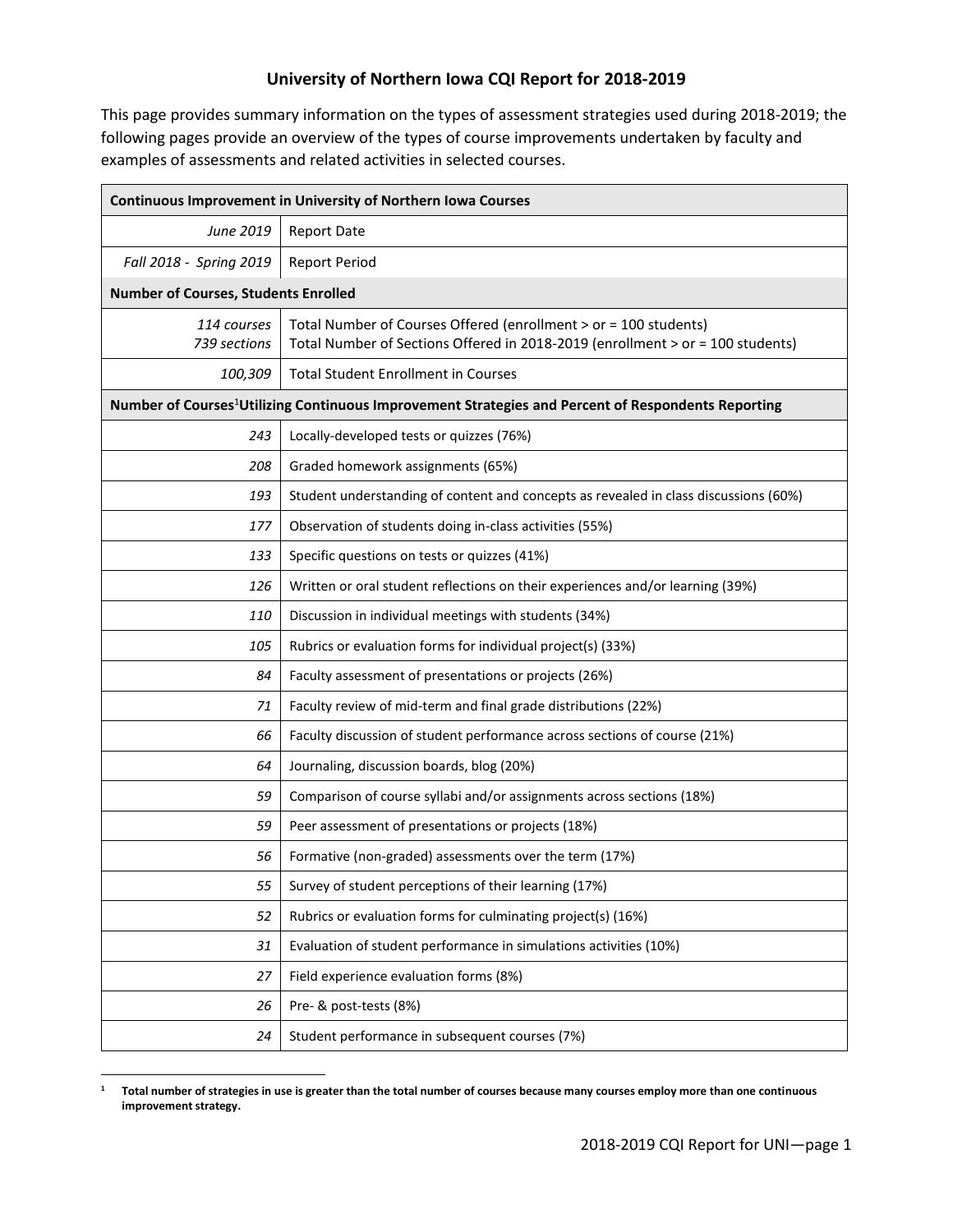Other responses included the following methods for assessing student learning: written lab reports, multiple public performances of course content, unit projects, analysis of responses to individual test items, analysis of the grade distribution on individual exams and how it relates to the item analysis, cooperating teacher observations, interactions with students during the end of course portfolio conferences, praxis scores, and the assessment of science teaching performances.

#### **Overview of CQI Activities at UNI**

As part of the Qualtrics survey administered in April 2019 to faculty teaching courses serving 100 or more students per academic year, one question asked faculty what kinds of changes they were making as they gathered assessment information and worked on continuous improvement. The table below summarizes their responses.

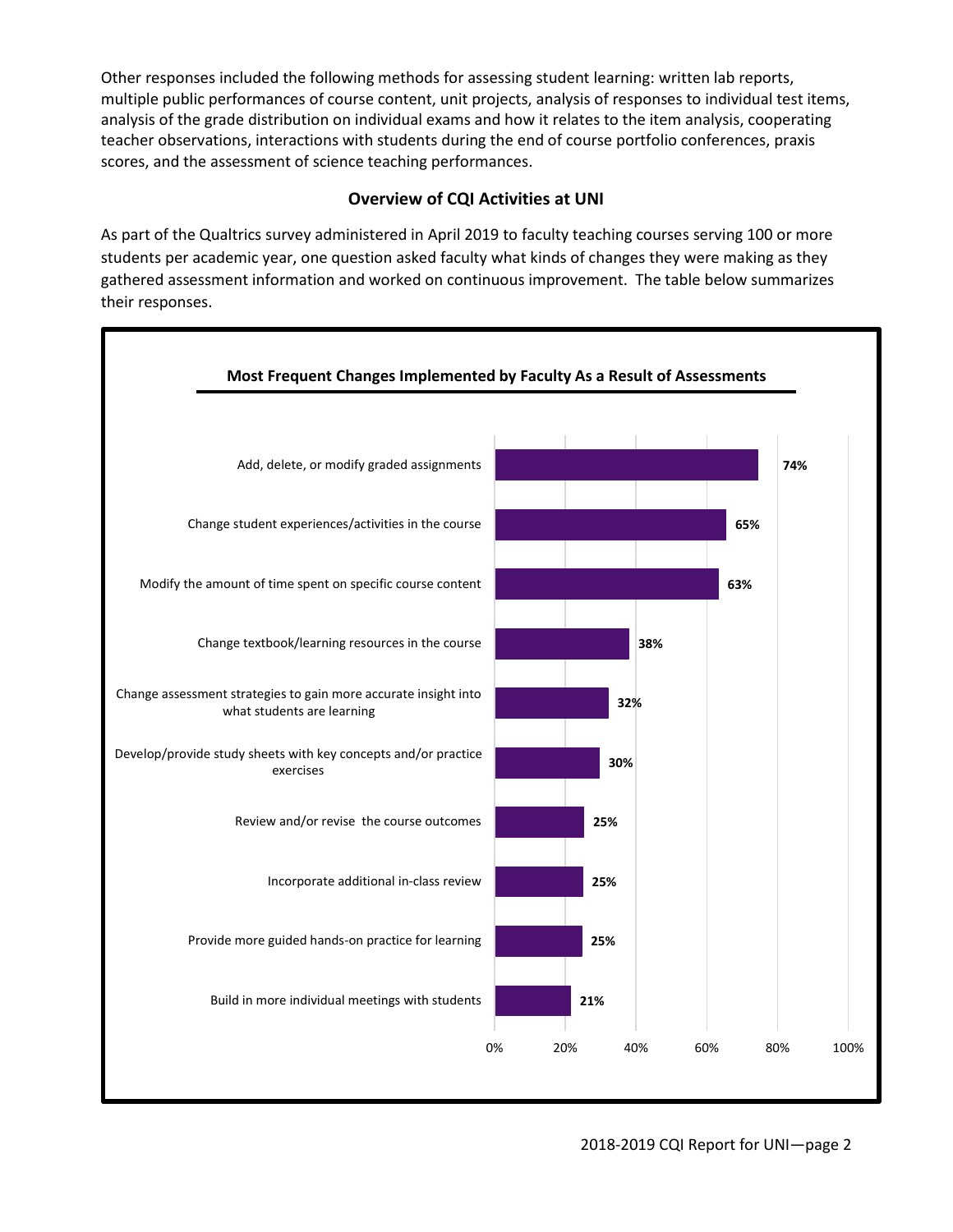#### **Selected Examples of Assessments**

The Qualtrics survey responses for the 2018-2019 academic year included many examples of the efforts made by faculty to keep their courses current and engaging and to support student learning. The examples below are just a very small sample of those provided.

**Children's Literature (LITED:1044)** "Since Spring 2017, I have changed my primary method of instruction from lecture to discussion and inquiry. While our exploration will include some short lecture-oriented sessions, we will be including more in-class discussions and activities. As we read, probe, discuss, and synthesize, additional questions will tend to arise from our new understandings. So, our questions and discussions might lead us to different cultural, pedagogical, and theoretical pathways and therefore we may want to delve deeper into a particular topic. Through in-class dialogue, which involves respectful questioning of our and others' stances, we expect to augment our knowledge base and our sense of competency and self-efficacy. To better prepare for an informative and engaging class, students are expected to illustrate their deep and critical thinking via class discussions and activities. Also, setting up peer-review sessions, I invite my students to provide feedback to their peers. I monitor their peer review sessions and give feedback on their discussions. My goal is to teach my courses in a way to provide a diverse learning environment, one that empowers my students in applying diversity to their future classrooms. I want my students to grow in their capability to read, analyze, respond to, and discuss children's literature. Also, I want to expand my students' access to and knowledge of diverse children's literature. To assess student learning I examine the way they demonstrate their understanding of various ideological underpinnings associated with reading children's literature. They will explore different ways to share their knowledge about multicultural children's literature with others and unlearn the stereotypical single stories they might have created about other cultural groups."

**Educational Technology & Design (INSTTECH:1031)** "As part of an ongoing review of the course, the six instructors and two graduate assistants meet weekly to make modifications on the language of the assignments, clarity of instructions, and currency of information, technology tools, and apps. Since all Iowa public schools are Google schools for this semester we aligned our course with Google Certified Educator (Level 1) Training and encourage our students to complete additional self-paced training and take the exam to obtain the Google Educator certificate. This is a pilot assignment. If successful, we may incorporate Google certification as a required part of our course. By obtaining the certificate students will have a proof of their proficiency in using Google tool for education and boost their self-confidence as future educators."

**Elementary Teaching (TEACHING:3134)** "Elementary Teaching sections have a common assignment that is done across all sections of the course. This assignment is called the UNI Signature Video Assignment. The purpose of the assignment is for student teachers to receive individualized feedback from a group of peers, a self-assessment and observational feedback from us as instructors to help inform and guide their professional growth during student teaching. As students complete the Video Signature Assignment Process, I review their identified SMART GOALS resulting from the assignment to provide additional resources, seminar lessons and individual teaching to student teachers to help support their growth towards their SMART GOALS. Based on this individualized feedback, support and additional resources student teachers growth in that area, in most cases, improves on the their final evaluation assessment from student teaching."